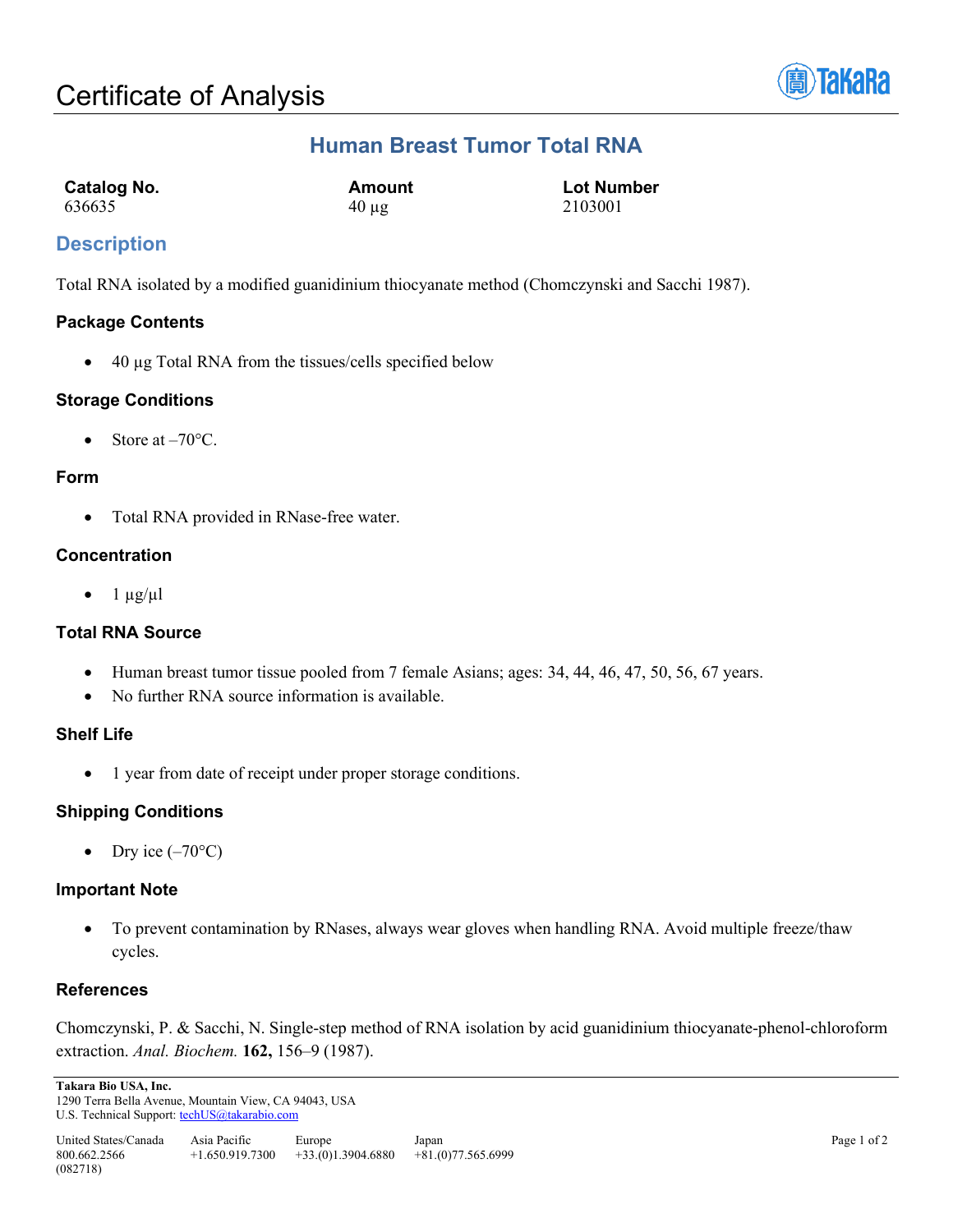# Certificate of Analysis Cat. No. 636635

Human Breast Tumor Total RNA

# **Quality Control Data**

This lot of total RNA was analyzed by capillary electrophoresis (CE) using an Agilent 2100 Bioanalyzer. The actual electropherogram trace for this RNA is provided below. RNA concentration and purity were evaluated by UV spectrophotometry.

Both the area ratio of the 28S/18S rRNA peaks, and the proportion (relative percentage) of these two peak areas to the total area under the electropherogram provide reliable quantitative estimates of RNA integrity. For both of these criteria, this sample meets or exceeds our standards for high-quality total RNA.



It is certified that this product meets the above specifications, as reviewed and approved by the Quality Department.